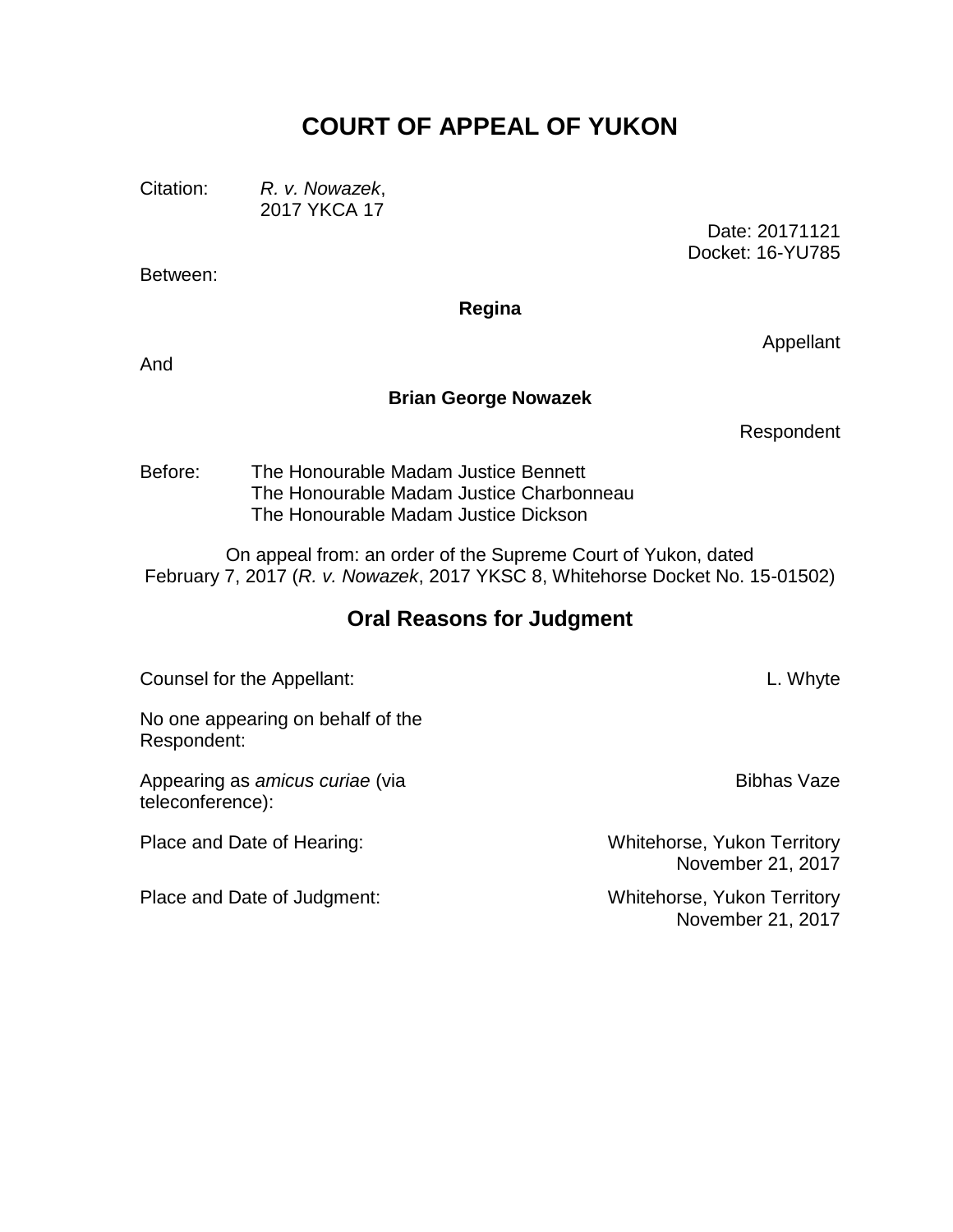## *Summary:*

*The appellant Crown seeks direction with respect to proceeding with their appeal in the absence of the respondent, who breached the terms of a recognizance and is currently a fugitive. Held: Subject to the views of the division hearing the appeal, this appeal should proceed in the absence of the respondent, provided the Crown makes its best effort to serve him with the material and notice of hearing, and to file an affidavit speaking to that effort closer to the hearing date.* 

[1] **BENNETT J.A.**: In an oral judgment on August 1, 2016, Mr. Justice Ducharme acquitted Mr. Nowazek of child pornography and weapons-related charges, based on the exclusion of evidence obtained in the breach of his s. 8 *Charter* rights. Written reasons were published on February 7, 2017, and indexed as *R. v. Nowazek*, 2017 YKSC 8.

[2] The Crown seeks to appeal the order.

[3] On August 12, 2016, the Crown personally served Mr. Nowazek with the notice of appeal.

[4] Crown filed an affidavit of service in the Registry on August 23, 2016.

[5] Between the time of the oral judgment and the publishing of written reasons, Mr. Nowazek breached the terms of a recognizance and is currently a fugitive. He has not been arrested or located.

[6] The Crown has filed two affidavits setting out the efforts made to attempt to find him. It is clear that they have not been able to locate him. It is possible he has left the country.

[7] The Crown seeks a direction from this Court with respect to proceeding with their appeal in the absence of the respondent. An *amicus curiae* has been appointed to appear on this application and to appear on the appeal, should the matter proceed.

[8] In *R. v. Myerscough*, [2001] O.J. No. 2687 (C.A.), at para. 2, at the time of the hearing, the division permitted the Crown to argue an appeal from an acquittal in the